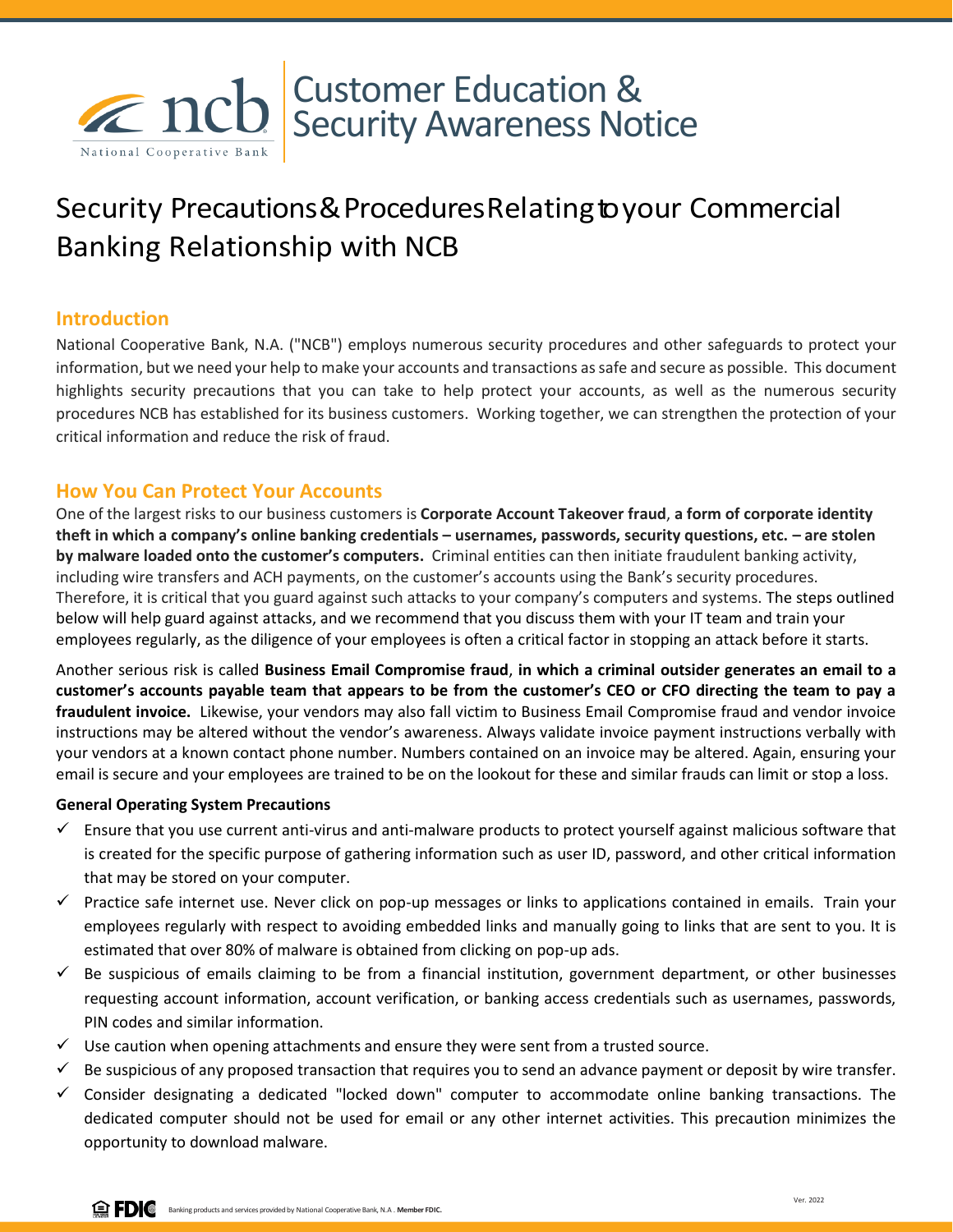- ✓ Install a dedicated, actively managed firewall, especially if you have a broadband or dedicated connection to the Internet, such as DSL or cable. A firewall limits the potential for unauthorized access to computer networks and computers.
- ✓ Ensure a vulnerability and patch management process is in place to keep your computer software current and can mitigate new vulnerabilities.

### **Account and Password Precautions**

- $\checkmark$  NCB's commercial online banking system, Treasury 24/7, requires strong passwords and those passwords must be changed frequently. You should also require passwords to access any of your computer systems and should apply similar requirements. This will help prevent unauthorized use or access, which can lead to bank fraud.
- $\checkmark$  Ensure all employees' passwords as well as account information and security responses, are not written where they can be seen or accessed by others. If the information must be written down, it should be secured under lock and key when not being used.
- $\checkmark$  Your employees should never share their NCB username or password with anyone for any reason. If it is compromised, contact us to have the ID and/or password disabled or reset.
- $\checkmark$  The Treasury 24/7 application will timeout after a set period of inactivity. You should also make sure your computers have a password protected screensaver with a timeout feature to help prevent unauthorized access to your systems.
- ✓ Similarly, Treasury 24/7 does not permit automatic login features that save usernames or passwords, and you should avoid any such features across your computer systems.

#### **General Business Practices**

- Reconcile your banking transactions daily and look for unusual small amounts such as penny transactions. This may be an indication that your account has been compromised and a fraudulent plan is in progress.
- ✓ Never access bank, brokerage, or other financial services information at internet cafes, public libraries, etc. Unauthorized software may have been installed to trap account numbers and sign on information leaving you vulnerable to fraud.
- ✓ Immediately escalate knowledge of any suspicious transaction to us. Some forms of transactions, such as fraudulent ACH instructions, can be stopped if notice is received in time. Vigilance and immediate action in the event of suspicious transactions or activity is critical.
- $\checkmark$  Sign up for fraud alerts for fraudulent debit or credit card purchases.
- $\checkmark$  Talk to your insurance provider about adding cyber insurance terms to your business insurance policy.

# **Tips for Protecting Your Mobile Device**

As the use of mobile devices continues to climb, cyber criminals are targeting mobile devices more frequently. With the increase in mobile device usage, mobile banking has become more common. It is easy to forget that your mobile device can be vulnerable, but any device connected to the internet is at risk. NCB suggests the following tips:

- $\checkmark$  Use the biometric features such as face or fingerprint reader on your smartphone. The use of passcodes should be used on other devices.
- $\checkmark$  Log out completely when you finish a mobile banking session.
- $\checkmark$  Protect your phone from viruses and malicious software, or malware, just like you do for your computer by installing mobile security software.
- $\checkmark$  Use caution when downloading apps. Apps can contain malicious software, worms, and viruses. Beware of apps that ask for unnecessary "permissions."
- $\checkmark$  Download the updates for your phone and mobile apps.
- ✓ Avoid storing sensitive information like passwords or a social security number on your mobile device.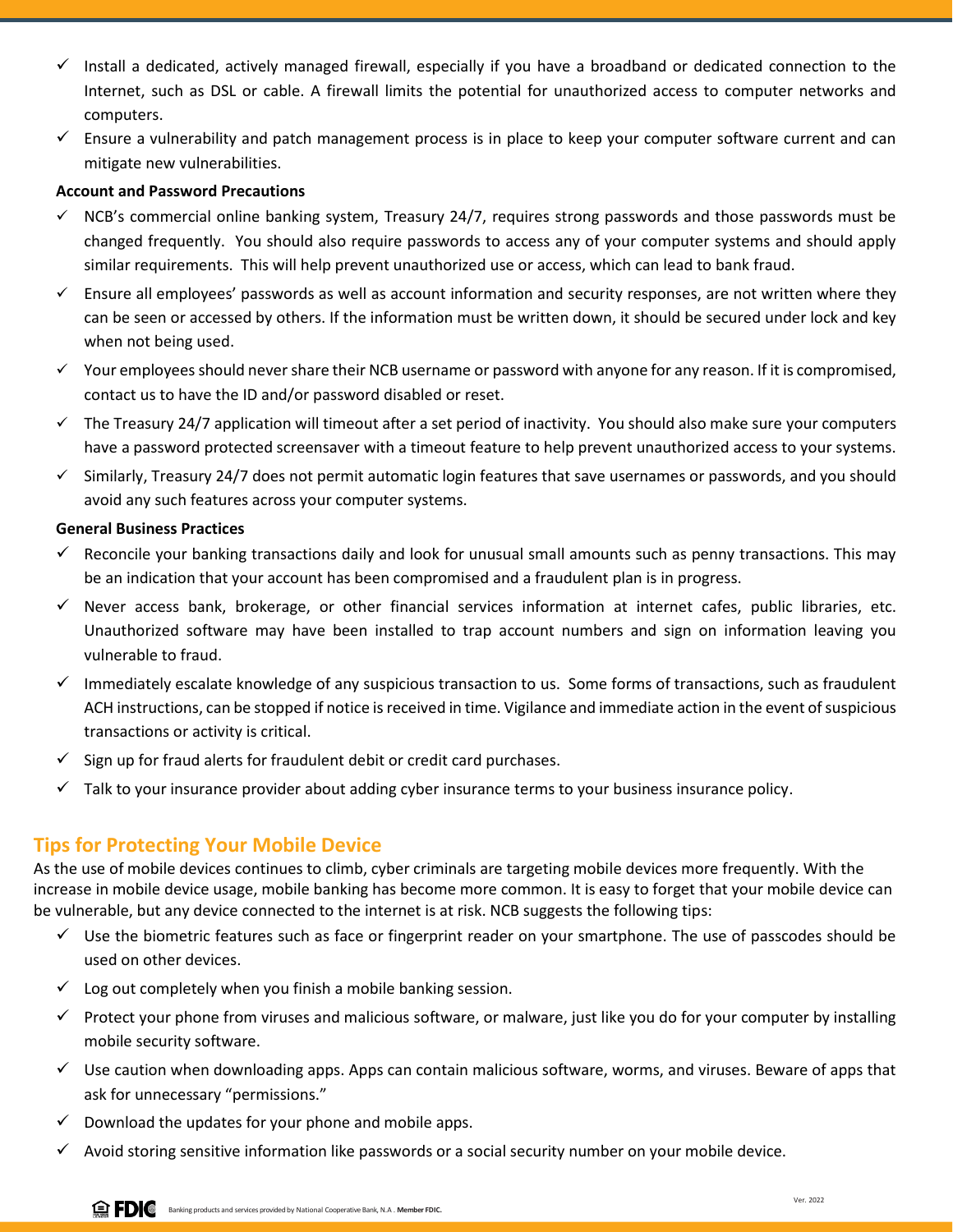- $\checkmark$  Tell NCB immediately if you change your phone number or lose your mobile device.
- $\checkmark$  Be aware of shoulder surfers. The most basic form of information theft is observation. Be aware of your surroundings especially when you are keying in sensitive information.
- ✓ Wipe your mobile device before you donate, sell, or trade it using specialized software or using the manufacturer's recommended technique. Some software allows you to wipe your device remotely if it is lost or stolen.
- $\checkmark$  Beware of mobile phishing. Avoid opening links and attachments in emails and texts, especially from senders you do not know. And be wary of ads (not from your security provider) claiming that your device is infected.
- $\checkmark$  Watch out for public Wi-Fi. Public connections are not very secure, so do not perform banking transactions on a public network. If you need to access your account, try disabling the Wi-Fi and switching to your mobile network. Consider using a Virtual Private Network (VPN) app to secure and encrypt your communications when connecting to a public Wi-Fi network. (See the Federal Trade Commission's tips for selecting a VPN app.)
- $\checkmark$  Report any suspected fraud to NCB immediately. Log into your NCB account often to check your transaction activity and report any suspected fraud to NCB as soon as possible.

# **Mail Fishing and Check Washing**

**Mail Fishing** happens when thieves steal outgoing mail from U.S. Postal Service blue drop boxes before it can be picked up. There are several ways to commit mail fishing:

- $\checkmark$  Thieves will lodge a catching device inside the box and remove it before the scheduled pick up.
- $\checkmark$  Thieves may also apply ultra-strength adhesive to a string, tie it to a water bottle or piece of cardboard, and manually pull up the pieces of mail.
- $\checkmark$  Gift cards, replacement debit or credit cards and/or checks (essentially any documents that can be cashed in, forged, or used to steal person information) are stolen.

**Check washing** is the process of erasing details from checks to allow them to be rewritten, usually for criminal purposes such as a fraudulent withdrawal from a victim's bank account.

Thieves can also use the account number and routing number from your checks to initiate electronic transfers. What you can do:

- $\checkmark$  Make outgoing payments via ACH/Electronic debit
- $\checkmark$  If a check must be issued, follow the below tips to avoid mail fishing:
	- $\circ$  Use the letter slots inside your Post Office or hand your mail directly to your letter carrier.
	- $\circ$  For collection boxes: Drop your mail off as close to possible to collection time. Avoid dropping mail in collection boxes at night or during holiday weekends.
	- o Check to see if your mail dropped down into the mailbox and is not hung up on any other surface.
	- o When dropping off mail, remain observant of cars and people who appear suspicious.

Thieves may also try to steal incoming mail including statements. Statements can provide valuable information to criminals including account numbers and check images that can be used to create fraudulent checks. What you can do:

- $\checkmark$  Sign up for online banking/electronic statements:
	- o To sign up for online banking go to **https://www.ncb.coop/commercial-banking/cash-management** and click 'Get Started' for either Small Business Online Banking or Cash Management
	- $\circ$  To sign up for e-statements log into your online banking and go to e-statements.
- $\checkmark$  Enroll in Positive Pay for checks or ACH:
	- o Reach out to your account manager or send us a request for information at **https://www.ncb.coop/contact-us**.